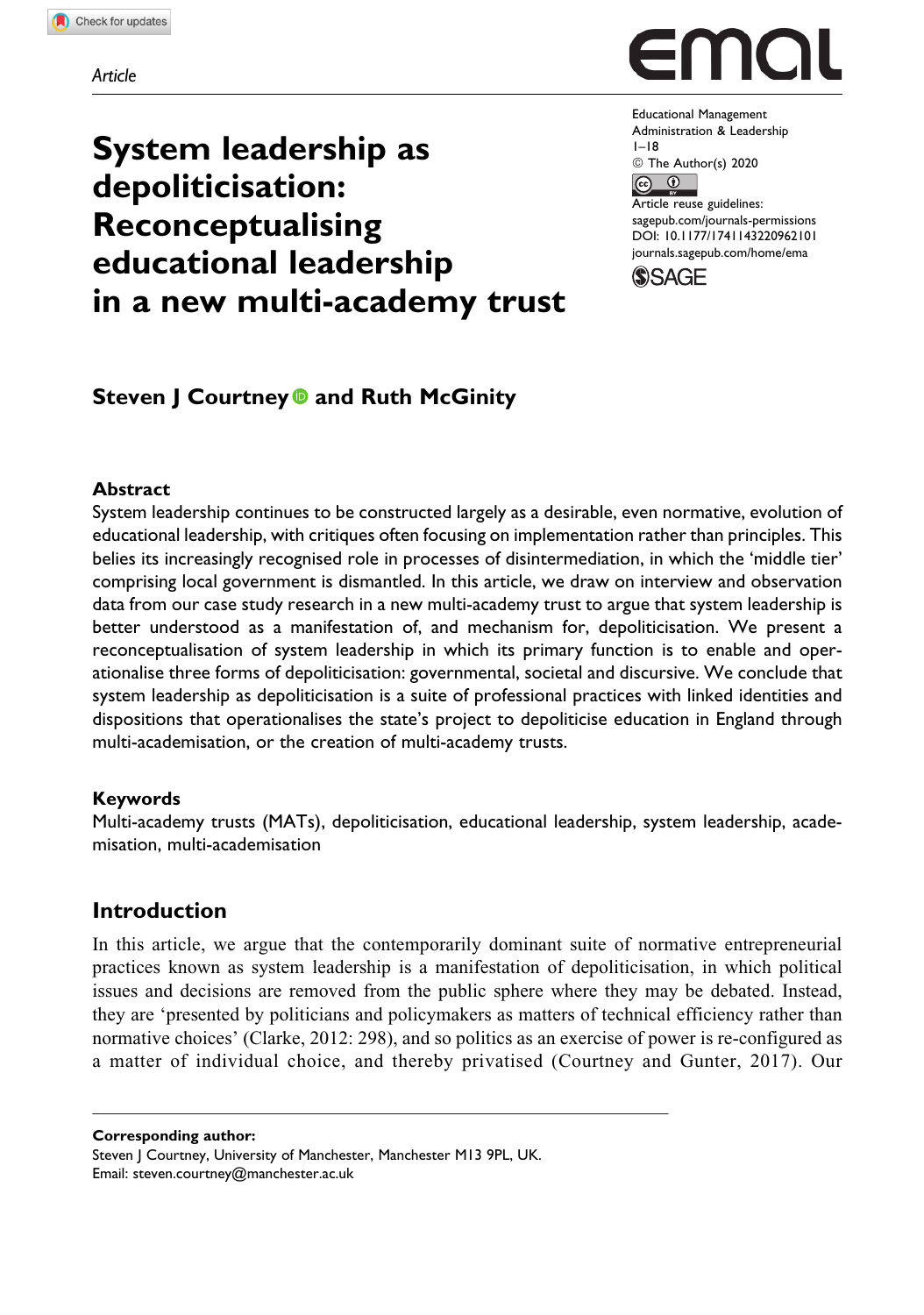reconceptualisation of system leadership underpins our conceptual contribution and re-frames normative accounts of system leadership whose main concern is its effectiveness (e.g. Hopkins, 2007), or its usefulness (Kamp, 2018). Through our new framing, the focus shifts instead to the dissonance between two constructs of system leadership. The first is system leadership as a template upon which educational leaders are encouraged through a dominant policy discourse to base their agency, goals and identities (see Courtney and McGinity, 2020). The second is system leadership as a depoliticisatory mechanism whereby such leaders substitute activities concerning and actualising their agency, goals and identities for democratically contestable educational principles.

Our project contributes to a small body of research that focuses on system *leadership* rather than system leaders. Our data are drawn from interviews with actors constructed as leaders at all senior levels within a single, new multi-academy trust (MAT), and so complements and builds on important research focusing primarily on the MAT chief executive officer (CEO) (Hughes, 2019; Hughes et al., 2020) or on the relationship between system and other leaders (Cousin, 2019). The MAT structure is presently the site and producer of a form of system leadership most privileged through policy in England, which is a nation recognised as a laboratory and international exporter of education reform (Finkelstein and Grubb, 2000; Gunter, 2015b). The conceptualisation and analysis presented here therefore have implications for policy making and policy scholarship in states internationally where system leadership is being considered or enacted, for example in the USA, where charter schools may be brought and managed together under charter management organisations. To realise these contributions, we make a novel claim. This is that, unlike prior education reforms involving leadership (Gunter, 2012; Hall et al., 2013), system leadership does not just enable or facilitate the state's political objectives: instead, it constitutes the political project itself.

## System leadership

The term 'system leader' purposively unites diverse roles in the English 'education system', for example National Leader of Education and National Leader of Governance (see Department for Education, 2020). Its growth in education is reflected in other public-service domains (Mangan and Lawrence-Pietroni, 2019; see e.g. Goss, 2015). We illuminate system leadership through focusing on the MAT, which is the legal entity that engages contractually with the Secretary of State for Education to provide education services across numerous sites (i.e. individual academies, with no discrete legal status). The agglomeration of constituent academies within the MAT comprises a 'system' that is 'led', often by a CEO, or *executive* headteacher/principal (Hughes, 2019).

Overviews of system leadership's development (e.g. Cousin, 2019; Greany and Higham, 2018; Kamp, 2018; Pont et al., 2008) indicate its international, meta-discursive appeal and facilitative conditions. Through a brief conceptual mapping, we reveal these and also the epistemological positions and associated knowledge claims underpinning system leadership. We differentiate analyses of system leadership through the lenses of functionalist and socially critical knowledge-production domains, following Raffo and Gunter (2008). Whilst not all systemleadership research aligns with this binarised categorisation, it is helpful to think heuristically with (and sometimes against) it. Functionalism is an instrumentalist epistemological disposition and policy approach (i.e. delivery focused; therefore often normative). It constructs complex social phenomena as being susceptible to improvement through removing dysfunctions at individual, institutional or societal level. Socially critical scholarship may be as normative as functionalist, but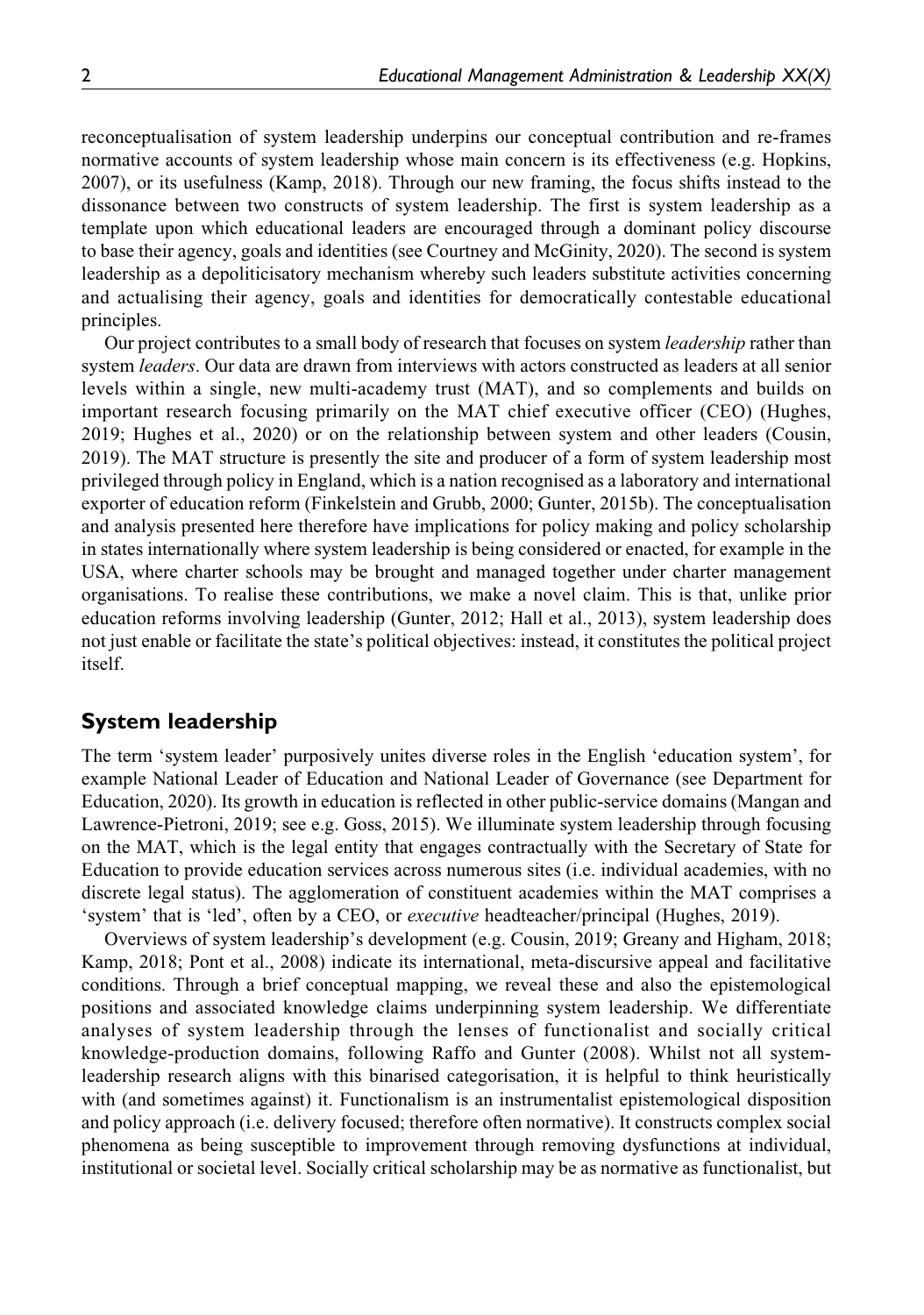the basis of its recommendations lies in the amelioration of the effects of power on social actors' experiences, agency and subjectivities – we exemplify this approach in this article. Socially critical research rejects the 'what-works' functionalist assertion that atheoretical or even anti-theoretical research is more credible and useful, and locates knowledge claims in an assumptive architecture whose acknowledgement and elucidation are key to trustworthiness (Courtney et al., 2017). This conceptual framework enables us to map system leadership and explore its embodiment in new professional roles and identities.

Functionalist constructions of system leadership have driven its development through policy and related research. They come from three imbricated sources. The first is the state, or para-statal bodies acting on its behalf in producing policy (e.g. National College for School Leadership: see Gunter, 2012), or supra-statal institutions (e.g. the Organisation for Economic Co-operation and Development (OECD)). The second is from research commissioned for and often published by such bodies (e.g. Hargreaves et al., 2008; Pont et al., 2008). The third source is researchers who reproduce functionalist framings (e.g. Greany and Higham, 2018; Hopkins, 2007; Kamp, 2018). Functionalist constructions of system leadership reify the ontological category of system leader from diverse professional roles in different locations. As an organisational category constructed as concrete a priori, definitions may be unconvincing or circular:

'System leaders' are those head teachers who are willing to shoulder system leadership roles, who care about and work for the success of other schools as well as their own. (Hopkins, 2008: 22)

Here, system leadership is a geste philanthropique, an uber-leadership trait in, ironically, heroic individuals. Elsewhere, Hopkins (2007) depicts system leadership as a social responsibility that school leaders ought morally to evince. This exemplifies how functionalism constructs system leadership as a universally normative school-improvement mechanism, through overt promotion (Hargreaves et al., 2008; Hopkins, 2007, 2008; Pont et al., 2008) or through focusing on improving, rather than rejecting it (Greany and Higham, 2018; Kamp, 2018). Functionalist scholarship proposes system leadership as a correlative indicator of an education system's health, or value for money (see Kamp, 2018).

Socially critical researchers understand the 'objectives' above as discursive collocations invoked to legitimate certain policy agendas and activities and to superordinate certain actors (Gunter, 2016). The label 'system leader' not only renames actors already in professional roles, but also enables the creation of future, more corporatised roles through discursive inurement. Adopting 'system leader' as a descriptor implies no taxonomic distinction between a specialist leader of education (see Department for Education, 2019), a headteacher with two schools, or a MAT CEO remunerated with a salary of hundreds of thousands of pounds, thereby immunising the category from connotations of conflicts of interest, lack of transparency and/or higher costs that appear disproportionately in academies (Bubb et al., 2019; Williams, 2017).

Socially critical researchers see the removal of the 'middle tier' of a given education system – disintermediation – as key to contemporary school-improvement policy. Disintermediation is effected, and somewhat mitigated, through replacing local authorities with 'system leaders', who embody a construction of 'autonomy' that is more discursively than materially observable (Salokangas and Ainscow, 2018), or that consists in what Greany and Higham (2018: 35) call 'coercive autonomy', characterised by increased responsibility rather than freedom, along with more intense accountability. System leaders accepting that label are de facto policy ambassadors, and may be rewarded through empire enlargement. Thus, the most visible, yet most politically undesirable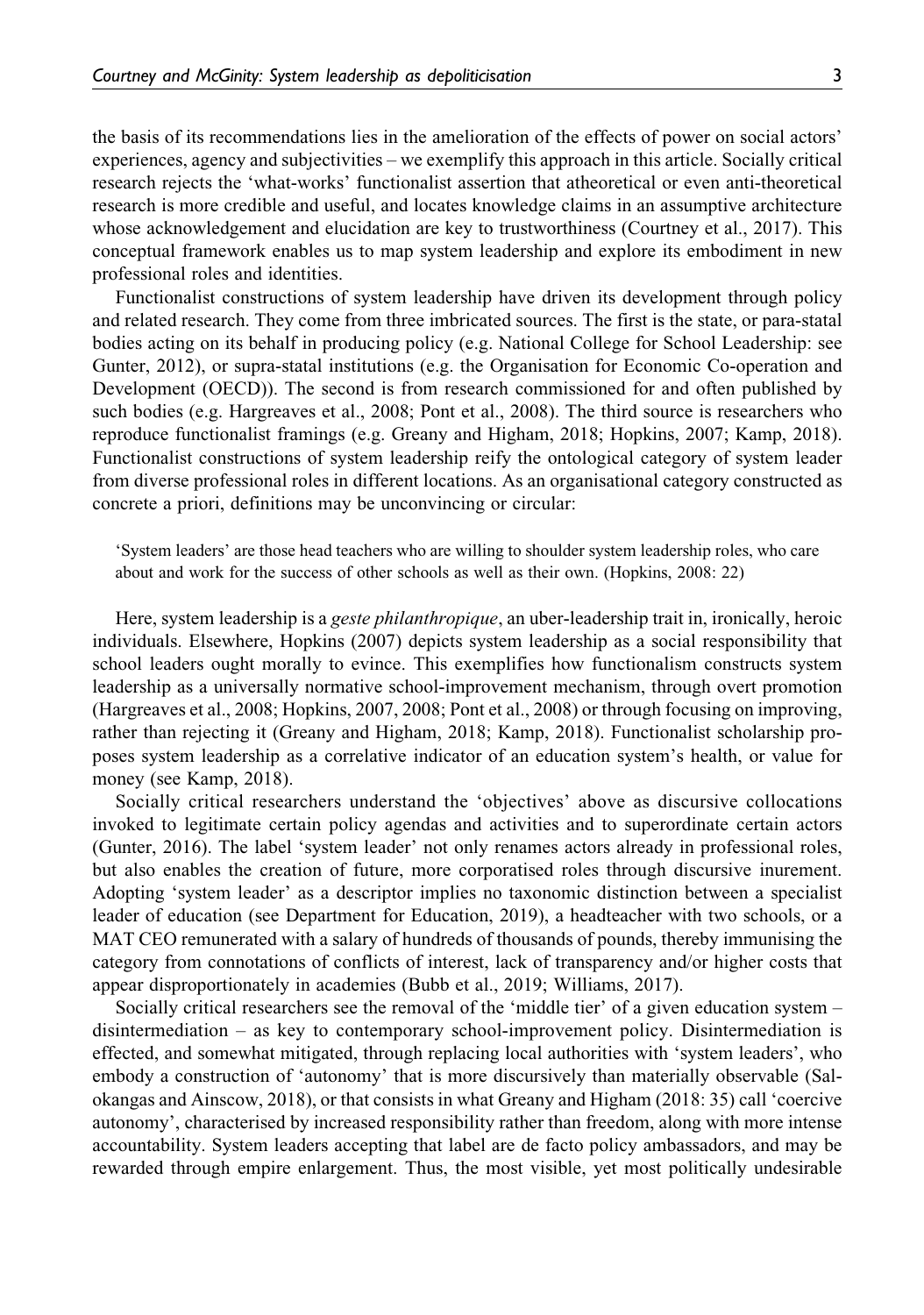effect of normal market functioning  $-$  school closure  $-$  is re-configured as an indicator of the acquiring system leader's success (Courtney, 2017).

System leadership may be seen as recognition that inter-school competition has had negative consequences and as an attempt to shift the responsibility for that structural deficiency onto school leaders in return for higher status and salaries: this, of course, is a new verse in an old tune (Gunter, 2012).

## Depoliticised times

Over the last 25 years, depoliticisation has provided a useful lens through which researchers have explored the relationship between education and neoliberalism (e.g. Jayasuriya, 2015; Vincent et al., 1996). For Clarke (2012),

contemporary neo-liberalism in education disavows its political nature ... by reframing political issues in economic terms through processes of commodification and by assuming and promoting a broad consensus in relation to this economising agenda – in each case, backgrounding the struggle over values central to both policy and politics...[and] undermin[ing] the democratic potential of education ... . (Clarke, 2012: 298)

The state's strategy is to remove democratic, i.e. *political* engagement through depoliticisation. Wilkins (2016) agrees: 'At the heart of these reforms [to governance] is a ruthless depoliticisation which disguises anti-democratic measures' (Wilkins, 2016: 147). These examples focus on what Wood and Flinders (2014) call 'mode[s] of statecraft' (2014: 152). They propose additionally three imbricated and interdependent forms: first, governmental depoliticisation, where decisions, functions and activities previously undertaken by governments are instead delegated to arms-length bodies and subjected to bureaucratic and/or technical control. The second is *societal depoliticisation*, where social issues are moved from the public to the private sphere, and so become matters of individual choice. The third form is *discursive depoliticisation*, where language shifts issues to 'the "realm of necessity" in which "things just happen" and contingency is absent' (2014: 165). We use this tri-partite mapping in our analysis, since we agree with Hay (2014) that it is 'broadly persuasive, analytically elegant and eminently useful' (2014: 299).

Wood and Flinders' (2014) formulation has been taken up by Gunter (2015a) to explain how Ofsted and the (now defunct) National College for School Leadership exemplify and operationalise governmental depoliticisation; how school choice exemplifies societal depoliticisation; and how targets help create the templated thinking characteristic of discursive depoliticisation. More recently, Gunter (2019a) has adapted this framework to elucidate 'depoliticised privatism' (2019a: 85), which she argues

is about the "private" in privatization or how the public has had to learn very quickly to insure against risks that previously were pooled and protected with fellow humans through the state and taxation ...[and] have had to learn to adapt and be resilient. (Gunter, 2019a: 87)

Depoliticisation has been used less extensively in educational leadership. It has been identified predominantly as a context for and producer of diverse professional practices deemed 'educational leadership' (see e.g. Blackmore, 2011; Courtney, 2018; Courtney and Gunter, 2017; Gunter,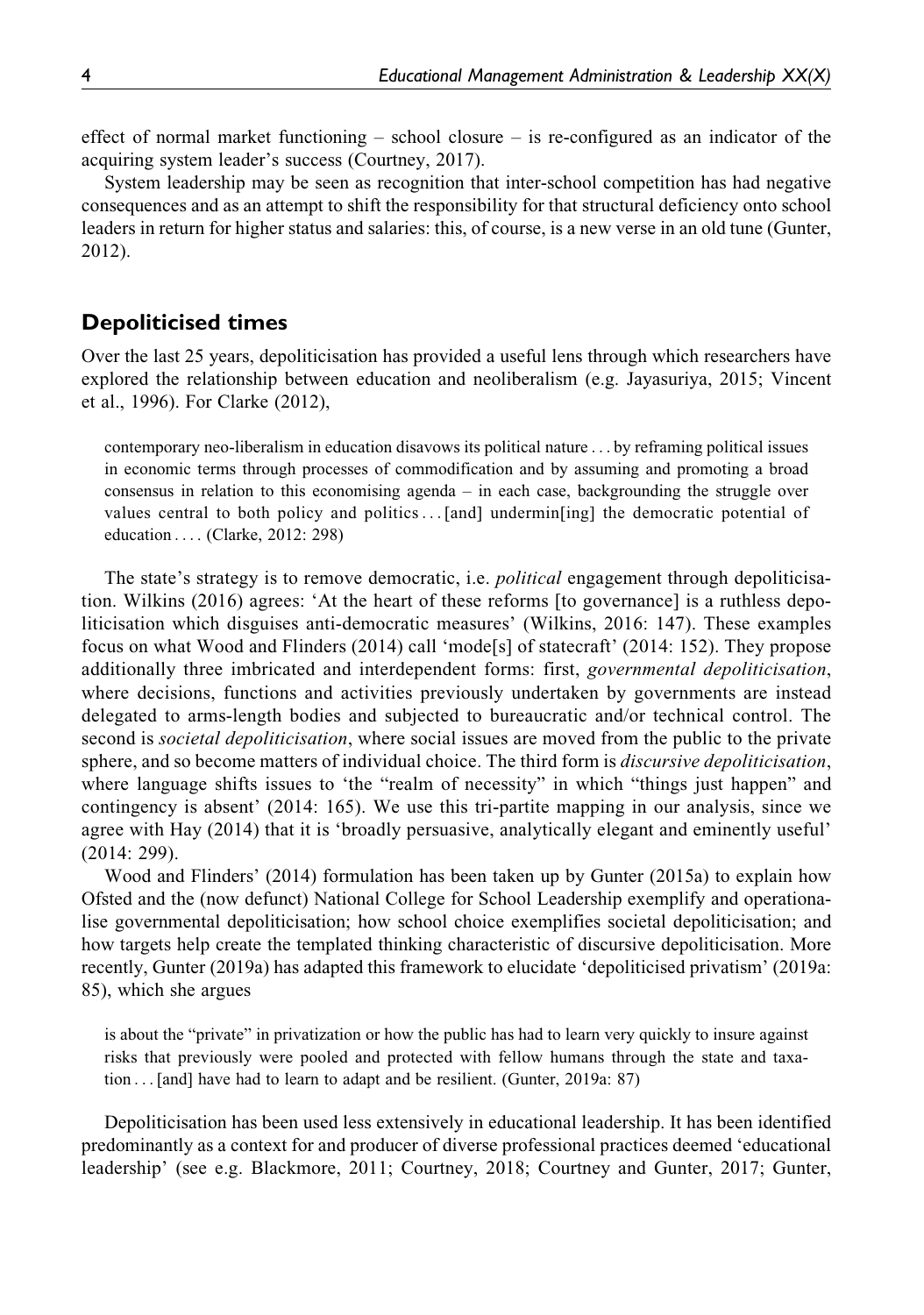2015a). Gunter (2019b) goes further in arguing that 'those who provide services in the form of schools (trustees, owners, chief executives, principals... )' (2019b: 165) operationalise depoliticisation in return for the delegated power immanent in the project and for the status it brings. They are more than simply co-located in a depoliticisatory structure: they are 'integral to the movement' (Gunter 2019b: 165).

In summary, to date, the field has focused on depoliticisation as a technology of governance in education as in other public services. What has not been a focus of scholarly attention is the way in which educational leadership has been marshalled in a new form, or technology – as system leadership – to give form, purpose and context for the project of depoliticisation, and how that is rendered through the accounts and experiences of 'system leaders'.

## The case study

This article reports conclusions and analysis from the 'Multi-Academisation and its Leadership' project, a qualitative case study examining how key actors involved in the establishment of a new MAT in England understand its purposes and their own role as system leaders in creating it. The object of our study is MAT system leadership, which we interpret as practice and identities reported or claimed by professionals in positions of authority throughout a MAT. Our interpretation (i.e. that system leadership is not just the property or activities of the executive headteacher/ principal, or CEO) is not intended as support for a distributed model of leadership, but instead enables methodologically our scrutiny of discursively privileged constructions of system leadership as intra-MAT, for example:

Working closely with *system leaders in the MAT*, in partnership with those working in teaching school alliances and beyond, we can demonstrate that the most effective practice in any community can be shared so that new and better practice is introduced into the schools we want to improve quickly. (Department for Education, 2016: 5, emphasis added)

We undertook two semi-structured interviews with the MAT CEO, David, and one with each of the post-holders named in Table 2. We also observed a key board meeting soon after the MAT came into legal effect: this meeting focused on purposes and identity. Data were analysed simultaneously by both researchers, adapting a method described by Elliott et al. (2013): the same transcripts were read and annotated individually in the same room in extracts of one to three pages at a time, followed by a discussion and mutually agreed interpretation, which we noted in memos. This process was facilitated by our shared epistemological framing and attention to discourse: we adhere to the tenets of critical policy scholarship, in which understanding of a policy is located in its historical, political and ideological context (Grace, 1995), and questions of power and equity are foregrounded in the analysis. Our analysis produced a series of themes that spoke to depoliticisation, which we mapped against Wood and Flinders' (2014) model.

Our project was a single-site case study of Tonbury and Swain MAT, which is located in a coastal county of England, Lintshire (counties, towns, schools and people are pseudonymised). Details concerning the institutional composition of the MAT are provided in Table 1. In Table 2, we summarise the research participants and their sometimes multiple roles within the MAT. Stakeholders beyond the case study MAT were not included (e.g. local authority representatives).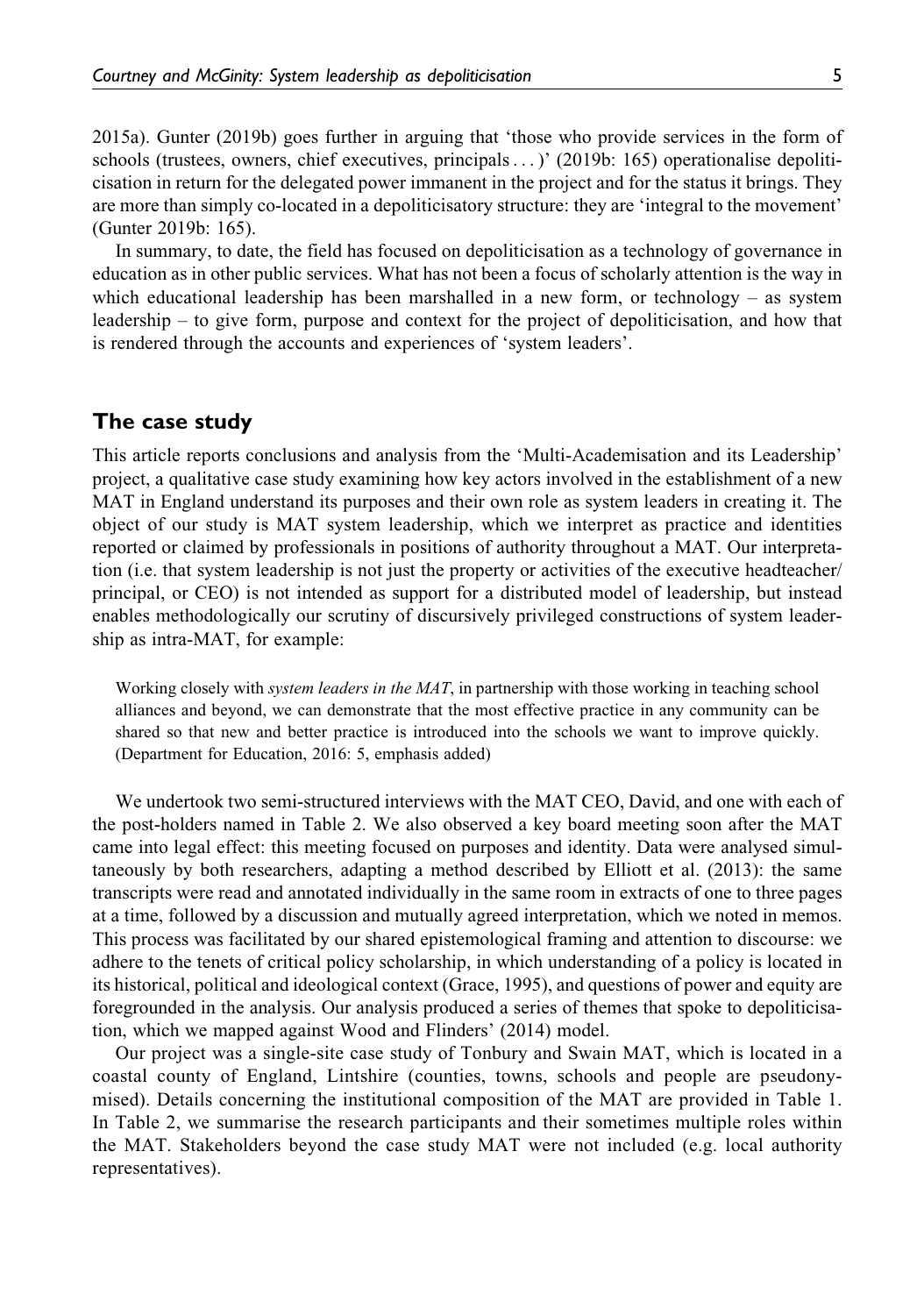| <b>Institution</b>    | <b>Description</b>                                                                                                                                       |
|-----------------------|----------------------------------------------------------------------------------------------------------------------------------------------------------|
| Tonbury and Swain MAT | MAT comprising four academies over two towns in a coastal county in England.<br>Led by David.                                                            |
| Oak Manor             | Founding academy of the MAT. Secondary phase. Academically successful. Led<br>by David.                                                                  |
| Skelton High          | Taken over by the MAT after Ofsted failure and three heads in 12 months. Led<br>by a 'headship team' of three, seconded from Oak Manor, including Sarah. |
| Halsby Junior         | Academically successful school that academised to join the MAT. Led by Lucy.                                                                             |
| Rushton Green Special | Small, special boys' school that academised to join the MAT. Led by Ben.                                                                                 |

Table 1. The MAT and its constituent institutions.

Table 2. The MAT's leaders.

| <b>Name</b> | Role(s)                                                                           |
|-------------|-----------------------------------------------------------------------------------|
| David       | CEO of Tonbury and Swain MAT and principal of Oak Manor.                          |
| Ben         | Executive principal in Tonbury and Swain MAT and of Rushton Green Special School. |
| Lucy        | Executive principal in Tonbury and Swain MAT and of Halsby Junior.                |
| Sarah       | Headship team member of Skelton High. Originally from Oak Manor.                  |
| Nicola      | Assistant headteacher of Skelton High. Arrived as newly qualified teacher (NQT).  |
| Roger       | Board member of Tonbury and Swain MAT.                                            |
| Paul        | Board member of Tonbury and Swain MAT.                                            |

## Tonbury and Swain: A story of multi-academisation

David led the academisation of Oak Manor in 2011 from a school that 'was an ex-grant maintained, so it had a mindset previously' (David). The CEO is here positioning Oak Manor as agentic and entrepreneurial – we interpret such statements to mean that it was he who had these qualities, but that he is unwilling either to own them or to tell us that he owns them. David's data reveal the school's long-standing problematic relationship with the local authority (LA): 'it went grantmaintained because the LA had taken away its sixth form' before David's arrival. Having converted from grant-maintained to foundation status under New Labour (1997–2010) meant that, for David, academising 'wasn't a big jump for the school ... because it had been running its own payroll, seeing itself as the employer of the staff, owner of the land, etc.'

David locates a key purpose of academisation in enabling schools to become 'more empowered to do what they think is right for their community' – this has persisted in his thinking about multiacademisation. His plan to academise in tandem with the neighbouring school, Skelton High, was initially thwarted by that school's poor Ofsted outcome, which led Lintshire 'to get rid of the head and ... the chair of governors... which meant that the process was scuppered' – for the moment. Skelton High staff were relieved: Nicola reports 'a big, big fear' that Oak Manor were 'just going to come and take us over'.

In an ultimately fruitless attempt at union, a third local school 'added another bit to the narrative' (David). Academised against its staff's will, its fate exemplifies the many 'what-ifs' and near misses of Tonbury and Swain's establishment: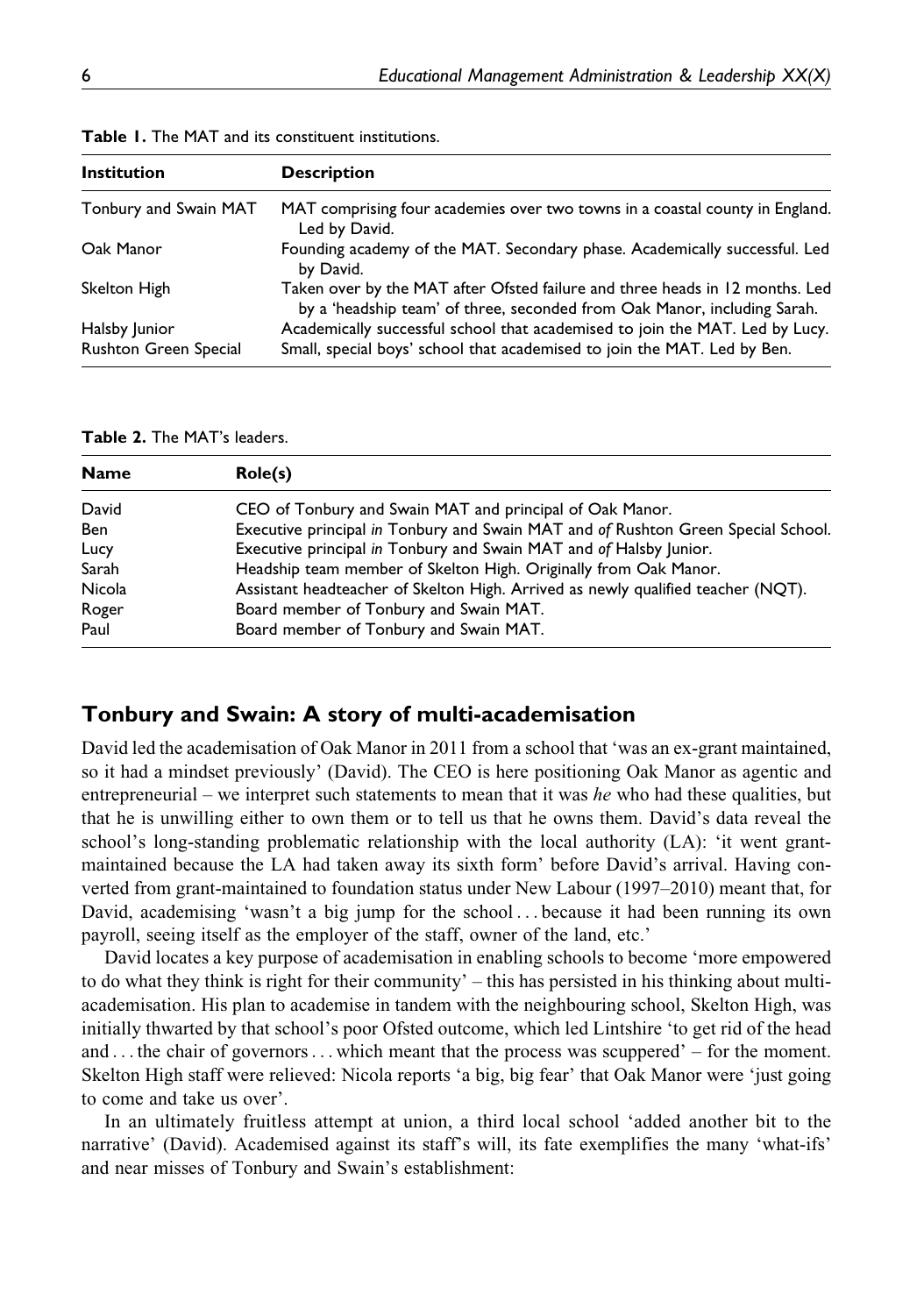[The school's head and I] had a conversation about it being sponsored by us and I said 'yes fine' ... because I'd rather all the money stayed in the town, rather than any of your money get sliced off to go and support an HQ elsewhere ...so he said to me: 'you will become my boss and not somebody else' and I said 'well if you want to see it like that, but we work collaboratively and it would be a strong peer accountability, but yes technically it will be like that. (David)

As mentioned, this relationship came to naught: 'the school's governors chose to go with a national chain' (David). This extract is nonetheless significant in demonstrating how David narrates himself as an unwilling leader: his taking the CEO role is inescapable, yet almost inadvertent, and he will do leadership differently once in post. However, the MAT is created finally only thanks to David's ambition and perseverance; there is nothing inadvertent about it.

Then, Rushton Green Special School 'was under threat with regard to its numbers... and the head there is a sort of entrepreneurial type of guy ... and he said, "can I come and join you?"' (David). Ben's account foregrounds Lintshire's role in this, by aiming to reduce Rushton Green's pupil numbers by 16%. Halsby Junior's head spoke about push and pull factors in multi-academisation:

There are changes in the educational landscape ... issues around funding [and] with the performance of local authorities ... and then being approached more directly about the formation of a local offer... This would enable me to address all of those concerns, safeguard our school and then actually not have to join a national chain. (Lucy)

Meanwhile, Skelton High came back into the picture through forced academisation: its inclusion as one of the four constituent academies in the Tonbury and Swain MAT was endorsed and arranged by the regional schools commissioner (RSC), but by now welcomed by Nicola, following multiple interim heads within a year: 'it became very clear that this was not some sort of hostile takeover and it was not something that was being done to us'. David's importance throughout multi-academisation and beyond is recognised by most participants:

David's been exceptional. (Roger)

I like David. I think he's a really clever, ambitious, switched-on guy. (Paul)

I recognise the knowledge and the experience David has. (Ben)

[David's] vision and his moral compass come through everything he says. (Nicola)

I think though having David leading it is really key. (Sarah)

To be mentored, coached, steered from somebody like David is an opportunity most people don't get. (Sarah)

However, there were several near misses: David failed to persuade the governors of a local further education college to join the MAT; Tonbury and Swain's proposal to create a free school failed to win Regional Schools Commissioner (RSC) support; and the head of the infant school that shares a site with Halsby Junior preferred to federate elsewhere. The MAT is consequently more tenuous and its membership more a product of chance and luck than participants often stated. It was very hard won, and this has produced contradictions. For instance, its claimed unique selling point and the foundation of its creation myth is localism, yet its schools are geographically located in Tonbury and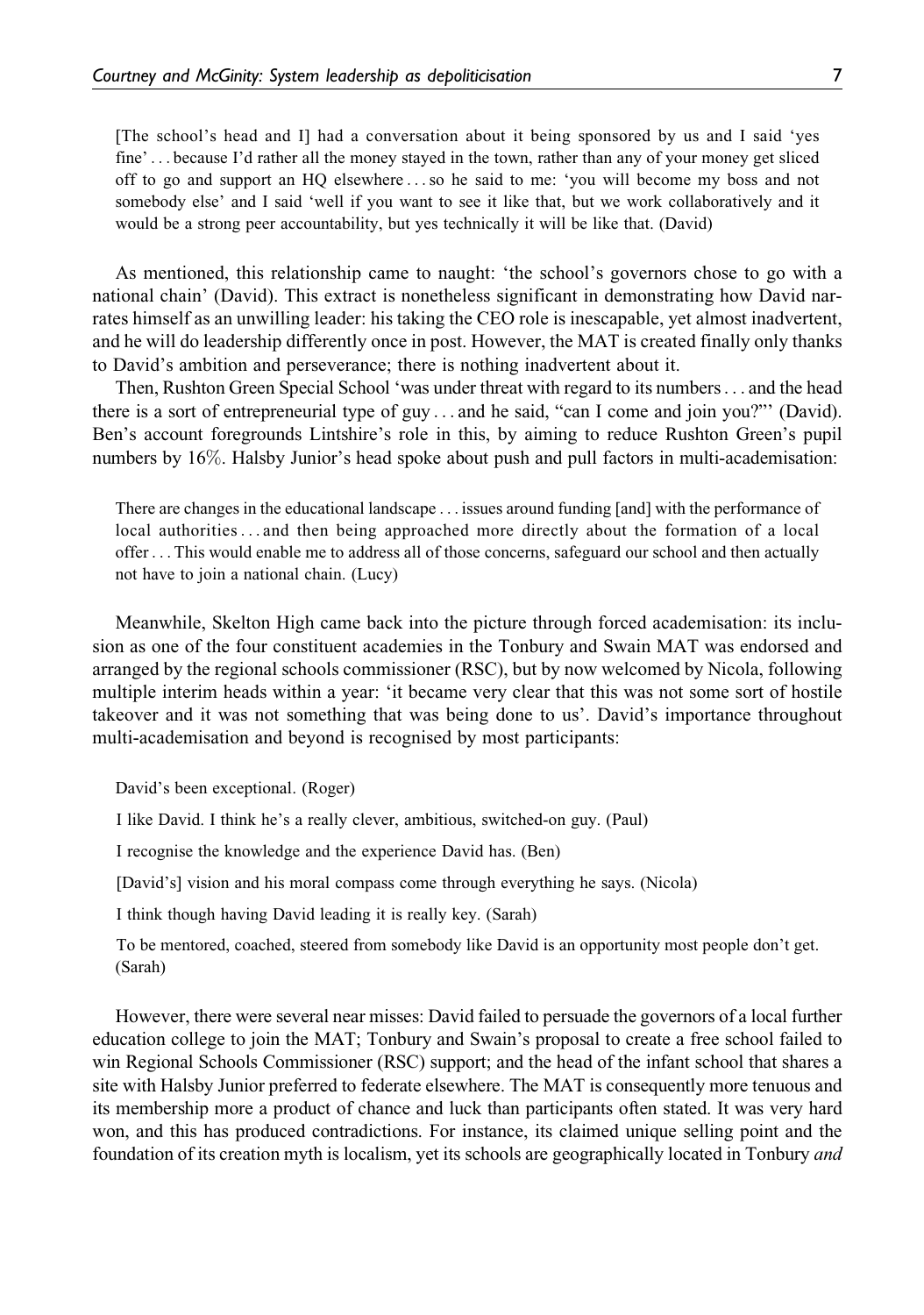Swain, meaning that many more 'local' schools do not belong to it. It is a structure in search of a purpose, which we elucidate below.

## System leadership as depoliticisation

We argue in these next sections that system leadership is a mechanism for and manifestation of depoliticisation. System leadership is invoked to advance the politico-structural project of multiacademisation, or the legal, discursive, cultural and organisational processes whereby a group of schools is removed from the local authority and privatised through adopting a MAT structure in a contractual arrangement with the state. Calling these practices 'system leadership' privileges the motives and actions of key individual actors, constructed as 'transformational', over multiacademisation as a state-sponsored political project.

We have structured the reporting of our analysis around Wood and Flinders' (2014) three-part conceptualisation of depoliticisation, comprising governmental, societal and discursive forms.

#### System leadership as governmental depoliticisation

This is where decisions previously undertaken by governments are delegated to arms-length bodies and subjected to bureaucratic control.

The MAT exemplifies governmental depoliticisation, whose delegatory features are processes that themselves require bureaucratised management. This role is played by the RSC – a new layer in the bureaucracy that supports and enables multi-academisation, and which is neither part of nor accountable to local government. Both the RSC and the MAT itself represent a formalised and intentional recalibration of relationships and responsibility in the planning and delivery of localised education provision. Tonbury and Swain leaders note the political dimension to the RSC's bureaucratic oversight:

[At the RSC offices] There's a big map on the board and you've got on one map, you've got ... all the MATs... dotted all over the place, you've got them in various parts of the country and then you've got Lintshire and there's nothing. So, politically, they wanted a dot in Lintshire, so you can see from their agenda they were wanting to make it work as well. (Ben, Rushton Green Special School)

Our data reveal that the MAT, bureaucratically overseen by the RSC, is the devolved, or armslength structure that takes on responsibility for making decisions concerning education and delivering them – this illuminates governmental depoliticisation in education provision and governance, as evidenced in David's account, 'I've been a puppet of the RSC to bring about national policy'. Ben's data reveal how he understands himself as a system leader, rather than the state, to be responsible for system reform:

I've always been a believer that you can either go outside the system, talk about, debate it and so forth, or you get stuck into the system and try to change if from within.

Like all MATs in a depoliticised landscape, Tonbury and Swain MAT needs to operate bureaucratically in order to fulfil its functions as a para-statal body. The MAT bureaucracy developed by David is centralised, with no substantive powers concerning governance delegated to local governing boards, or committees.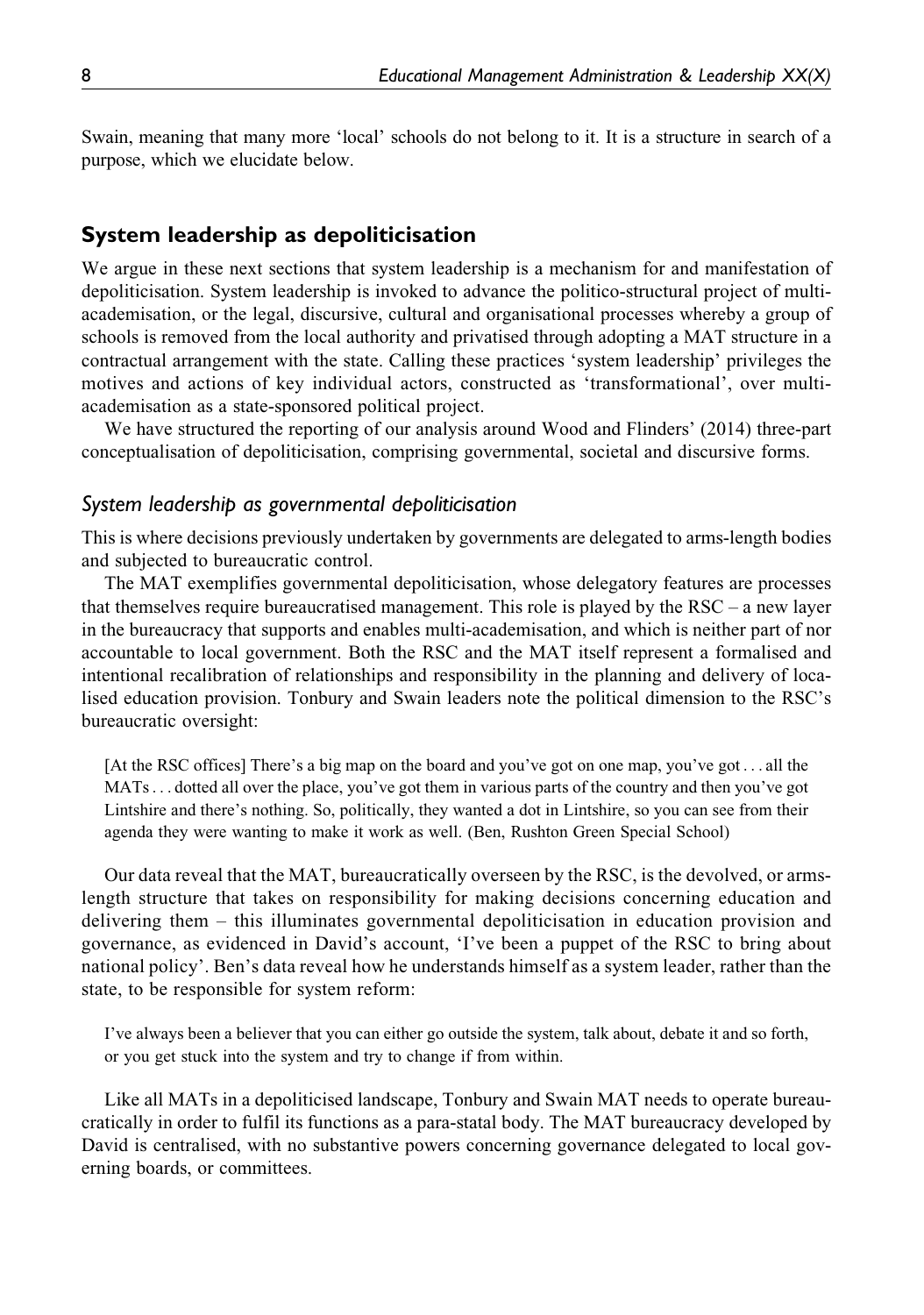Yes, it is a bit of a centralising model, but I think there's a difference between centralising the administration and bureaucracy of the MAT; I think that's slightly different from denying people voice with regard to accountability. (David, MAT CEO)

These data show a misalignment between the way in which David frames the MAT and the way in which he has structured it, along with his recognition of the implications of that structuring. David reported that the MAT was purposively established according to democratic and consultative principles: these also informed his decision to academise Oak Manor as a first step to multiacademisation:

My position is, whilst there is the agenda of academisation, using it for those purposes of schools being more empowered to do what they think is right for their community, it gave an opportunity for that. (David)

We note that the agent in the data extract above is 'schools', implying shared decision-making. However, David's enstructured retention of authority at trust level, rather than any substantive powers being delegated to its constituent academies, means in practice that the CEO makes or strongly influences most decisions. David embodies the MAT, which is the site of bureaucratic control, following Wood and Flinders' (2014) model, even despite David's desire for local empowerment. However, this produces contortions:

I think just because you haven't necessarily delegated authority, have you necessarily denied the democracy of decision-making and accountability? (David)

David demonstrates here a particular form of Bourdieuian misrecognition (Bourdieu, 2000): he is able to articulate a case for using multi-academisation to increase democracy and empower local professionals, but makes structural decisions that undermine those objectives. David is aware of these tensions:

To what extent am I a victim of the regime, whereas I think I'm being clever and taking advantage of it to achieve what I think is right, and I think what it offers you is a critique, how foolish is the guy? And he thinks that he's doing right, but actually he's just caught up in a system where however much he knows his chains, he's actually perpetuating them. (David, MAT CEO)

David has structured out the possibility of substantive, meaningful dissent. Concerning vision and governance, for example, the MAT's scheme of delegation permits local governing boards only to appoint and remove chairs of local governing boards; ensure that local vision aligns with the trust's; and approve and review academy action plans and self-evaluations. System leadership here is not distributed, in the sense of power shifting and hence difference being evident:

When David's met with the staff and put forward his vision, he's said categorically, you talk to one of these guys [Skelton High's headship team] and it's the same as talking to me. (Nicola)

This close alignment is predictable when thinking with governmental depoliticisation, where tight bureaucratic control is an integral feature. Owing to his role in the centralised structure and also to his charisma, David as CEO is fundamental to the MAT's identity, or brand, and to its strategic activities. System leadership is less likely in this iteration but is invoked and deployed to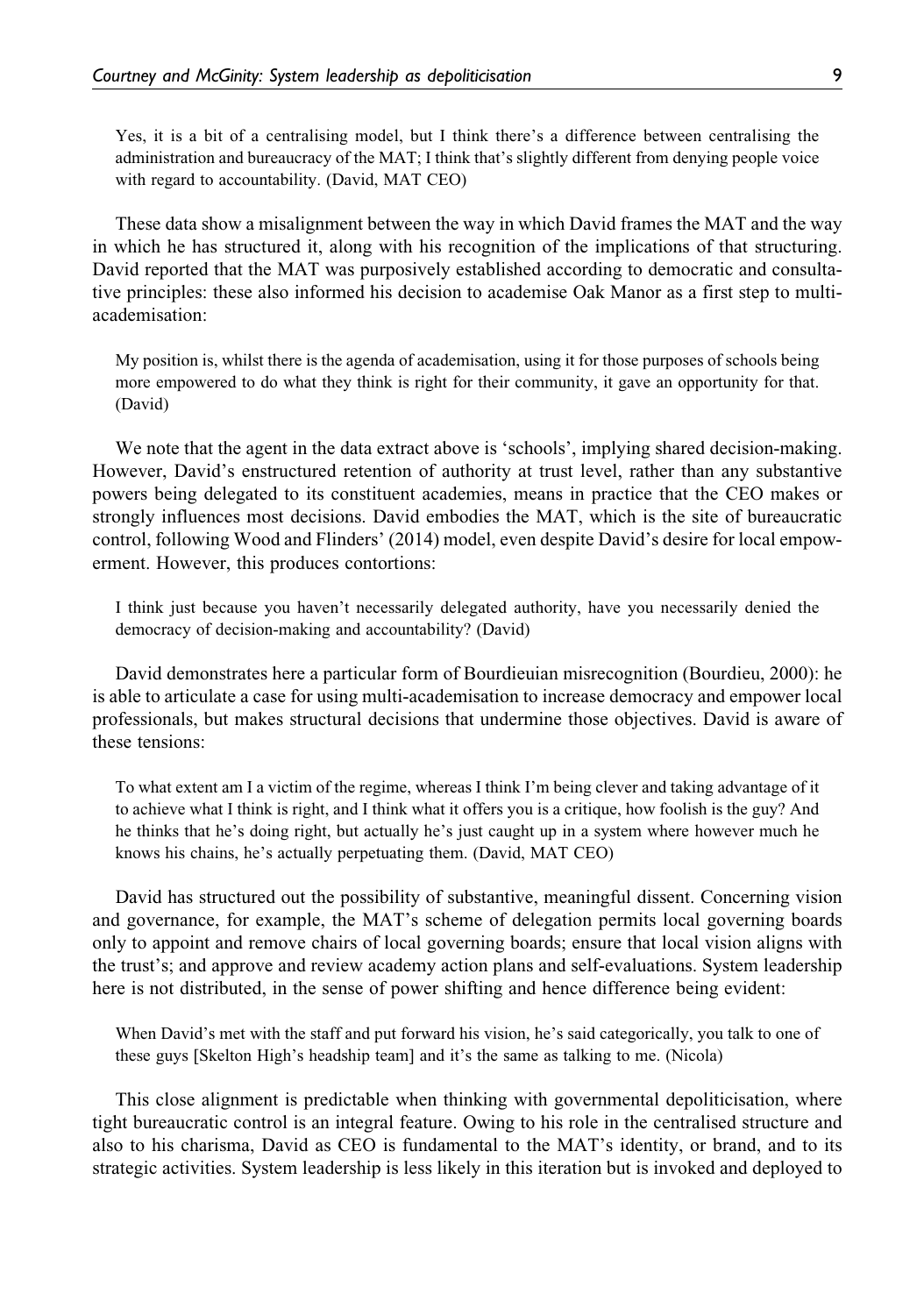operationalise governmental depoliticisation, along with David's embodied performances as leader. These performances are vital to securing buy-in to multi-academisation from the wider leadership team, as Sarah demonstrates:

So, academisation isn't necessarily politically a model that I would have gone 'yeah, I love academisation', but actually, practically, working in it and now we have the opportunities that academisation has brought for us to come together as a range of schools is magic.

We note that multi-academisation, for Sarah, promises a transformation that is *magical*, reinforcing multi-academisation as a preternaturally and axiomatically beneficial strategy best conceived and operationalised at leader/institutional level, rather than a significant structural re-organisation of provision best planned at (local) government level:

You heard Lucy's input on STEM [science, technology, engineering and maths] yesterday – we just wouldn't have had access to that level of expertise and high expectation so closely with such reinforced drive from Lucy for the secondary schools to gain from that experience and expertise in primary without being in that model. (Sarah)

Such assertions simultaneously and amnesically overlook the diverse ways in which schools have collaborated over the years (Armstrong and Ainscow, 2018; Keddie, 2014) – indeed, collective professional amnesia appears to be fundamental to making new education reforms work (Gunter, forthcoming), as does derision of the past:

I [was] up for helping them [the MAT] ... come up with different and better and new ways of approaching this same old academic provision for children and building a MAT and solving the challenge of how did you get several schools collaborating. (Paul)

Importantly, the contribution expected from board members is business focused, enabling corporatised MAT system leadership:

I can help them with that commercial focus and that business acumen and the private sector lens of how to run an organisation as complex as a multi-academy trust. (Paul)

I'm an employer. I have difficulties getting employees with the right attitude, the right capabilities. As a consultant, I've done over 150 projects...so I've seen what schools are and are not producing, so it was just an opportunity to perhaps add some value. (Roger)

Concerns have been raised regarding the extent to which multi-academisation represents or permits 'empire-building' (Courtney, 2017): in a governmentally depoliticised landscape, the MAT takes on responsibility from the state for addressing this, and its administrators and governors, labelled system leaders, grapple with the tensions:

But how do you start to give something for people to galvanise around, something different within the system, to recognise it stands for something else and you would have seen a lot of what we were trying to get to grips with yesterday with the board, because the biggest headache Oak Manor had was that they were such a large organisation, being perceived as swallowing up, or empire building. (Ben)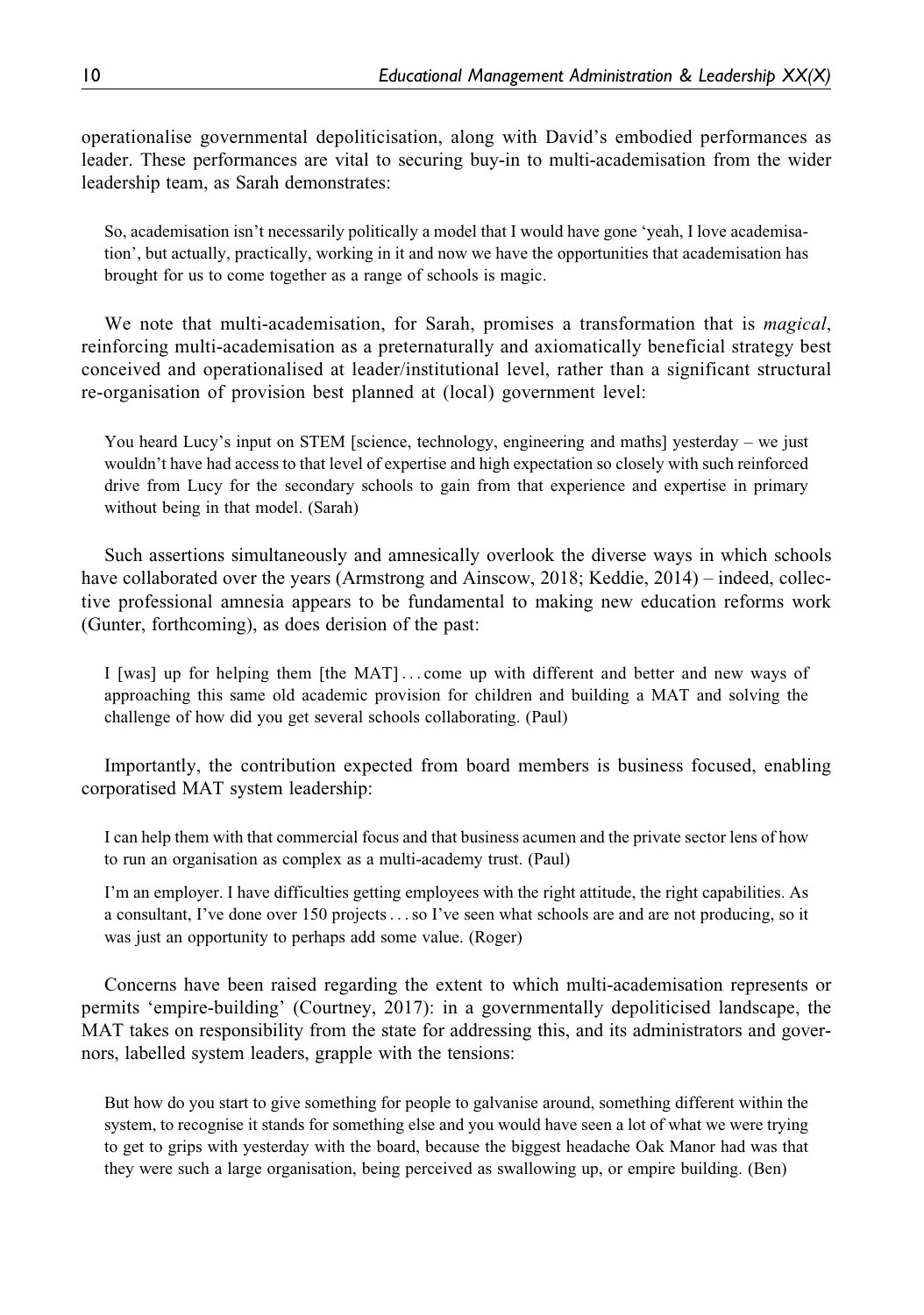Our field notes from that board meeting indicate that no solution was reached to that question of creating a distinctive identity and purpose for the MAT that might supersede or distract from the fundamental issue of privatised merger and acquisition. Indeed, the message that the MAT has a higher purpose than empire building is slower to reach trustees:

There's appetite [to expand] and I can tell you from my own perspective of the civil service ... it's all about empire building, because in the past, and continuing today, remuneration is in line with size. (Roger)

In summary, intra-MAT system leadership is marshalled through the advocacy of the MAT CEO as system leader in order to bring about multi-academisation. The MAT represents a parastatal body that does politics on behalf of (and with support from) the state, through making and upholding arrangements for education structures and provision. Further, we note that the good faith and intentions of the protagonists are irrelevant: any role-holder can be replaced by another with different intentions, but the structures will persist.

#### System leadership as societal depoliticisation

This is where social issues are moved from the political to the private sphere, becoming matters of individual choice and personal decision-making. The data reveal societal depoliticisation in the language used as well as in the themes and issues it describes. For example, recounting the conversations leading up to the formal creation of the MAT, Ben recalls:

We wanted to be masters of our own destiny. Oak Manor had got to a point where the regional schools commissioner was kind of talking to them saying 'we would like you to be sponsoring and supporting more schools locally', but they didn't want to be perceived as this sole entity that's just taking over schools either, so me and David had a meeting and had a long chat about lots of things. I'll never forget the phrase he said to me; he turned round and he said: 'you're not gonna leave me at the altar at this point are you?'

One of the key constituents of societal depoliticisation is the extent to which the delegation of decision-making concomitantly aligns with the 'decline of issues as salient matters in societal debate' (Wood and Flinders, 2014: 161). In much the same way, the decision to wed (or to jilt) is a matter of private choice; its invocation by one of the executive principals to represent the tensions inherent in making such important decisions about wholesale educational restructuring behind closed doors is significant. In lieu of a process of democratic consultation, the final decision, whose consequences have impacts beyond those presented by these key protagonists, is taken in private.

David was right to be concerned: the present make-up of the MAT is not the one originally planned because some early protagonists changed their mind or could not win their governors' support. This produced a tension that perhaps underpins the present leaders' inability to frame the MAT's distinctiveness and unique purpose. Tonbury and Swain MAT is framed by its leaders as a structure that is almost inevitable, because it represents the best possible answer to the 'problem' of insufficient localism that they decided was the key differentiator from former arrangements under the local authority. But nearby education providers exercised their personal agency in refusing, changing profoundly the most important regional structural education reform in several generations: this, we argue, illuminates societal depoliticisation. A differently constituted MAT nearly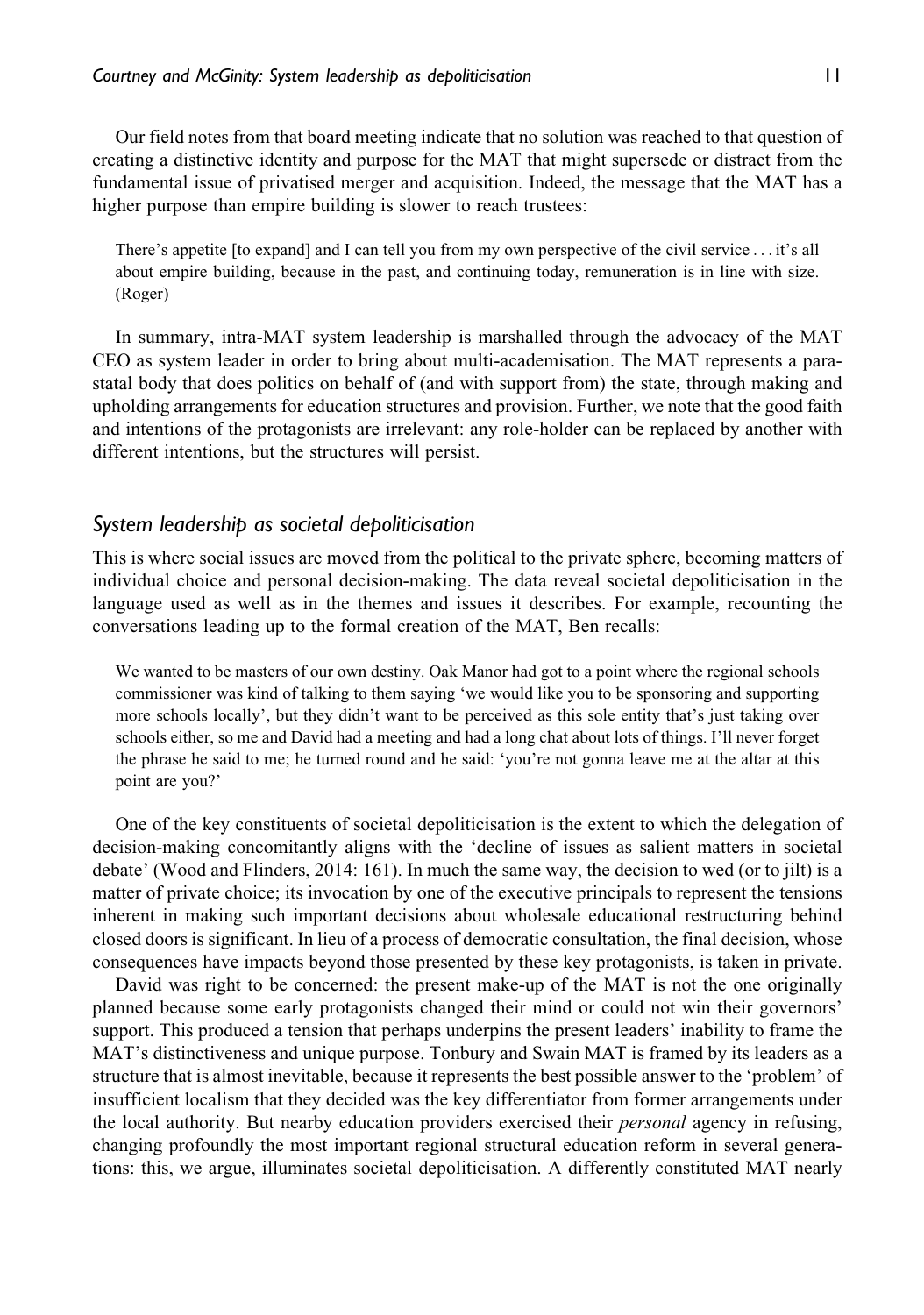happened, one with equal or better claim to the unique selling point of localism that the present iteration is attempting to claim. It was prevented only by individual choices and private decisionmaking at multiple levels (in the private offices of the executive principals, other local and community leaders, the RSC and the Department for Education). As disintermediation implies, absent entirely was the local authority, and significantly marginalised were the local communities for whose benefit so often an idealised construction of localism was invoked. In examples of societal depoliticisation, both the content and location of decision-making matter because ultimately it is about 'shifting issues off the agenda of public deliberation' (Wood and Flinders, 2014: 152).

In order to achieve this shift away from the public and into the private sphere, societal depoliticisation commonly manifests through appeals to personal conviction (rather than a political mandate) about what is 'right':

To consider creating the first home-grown multi-academy trust in the county was quite a challenge  $\dots$  We knew it was the right thing to do, but how would we strategically go about it? (Ben, emphasis added)

Societal depoliticisation also commonly appeals to the family. Its invocation or deployment represents a form of privatisation, where a family makes closed and private decisions in a closed, private unit (Courtney and Gunter, 2017). We saw this in our interview with Lucy, in which she framed decisions, expertise and motivations through a family, rather than professional, lens:

We are local people living and working locally so we are able to understand the issues surrounding deprivation in this area. I see it. I understand it. My child is educated here, so of course I'm passionate; I'm an educator, so of course I'm passionate for children. But also, I've got a personal investment in this as well because this is about my own family, as it is for the other employees across the MAT. (Lucy)

Lucy's position is legitimated through its location within the private family. Speaking as a public educator is insufficient to achieve this legitimation, despite speaking on behalf of the MAT executive through her use of 'we' above. What is missing is the sense of educational issues being understood and articulated as for the common good rather than for individual families. If this were a political process, the consequences of any resulting action would apply to many families. However, Lucy is predicating her argument on the normalised existence of differential consequences for different families, based on their agency, position and knowledge. The differential capital of families according to, for example, socio-economic class, is well researched and understood (e.g. Crozier et al., 2008). Manifesting societal depoliticisation in this way has implications for how these issues are raised, or indeed not. As in Ben's example above, Lucy as a system leader is acting from her personal conviction rather than as part of a political process, evidenced further here:

[Multi-academisation] is genuinely about *doing what you think is right* and that actually if you're committed to doing what you think is right and sharing that and being consistent and persistent, that actually works really well. (Lucy, emphasis added)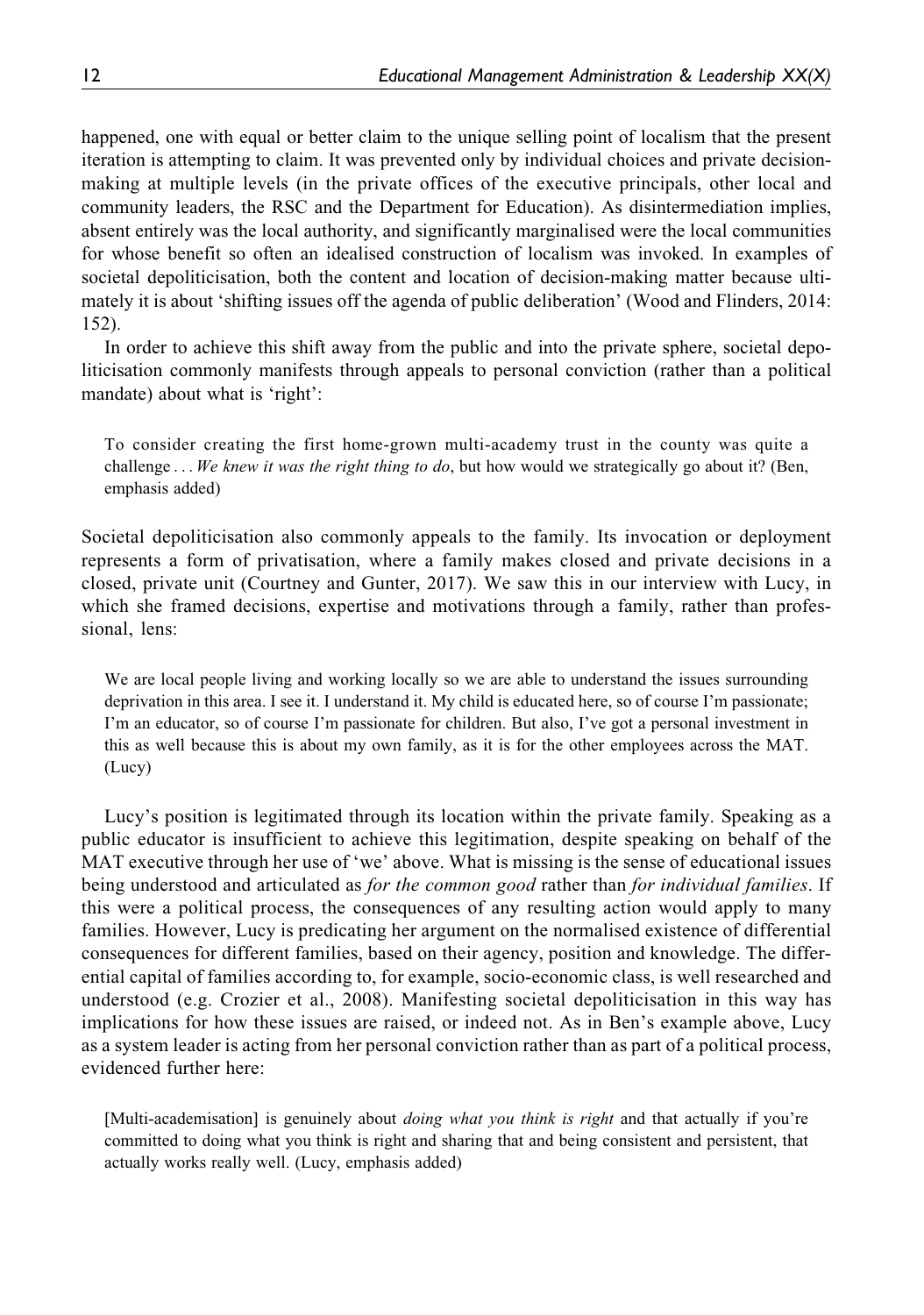This conviction cannot be counted on to exist or matter beyond this instantiation. Where the public is deprivileged, there is no automatic expectation of debating the advantages and disadvantages of these arrangements in a politically open and democratic forum or manner, with a reasonable expectation of, or even possibility of, wider change.

## System leadership as discursive depoliticisation

This form draws attention to the ways in which language shifts issues to 'the "realm of necessity", in which "things just happen and contingency is absent"' (Wood and Flinders, 2014: 165) . Here, they are constructed as mere elements of fate, although this whimsy may conceal purpose. Our data reveal multiple instances where system leaders attempt to change social reality through manipulating the language used to describe it.

For example, the concept and language of 'system leadership' itself is intended to function discursively, by conjuring an illusory distributed power structure. For instance, Ben and Lucy's formal titles were enhanced on multi-academisation, from head/principal (of their school) to executive principal (of the MAT). Unlike typically, the inclusion of the word 'executive' in their job title does not mean that the holder has the CEO role. Its use is justified because of Ben and Lucy's role *on the MAT executive board*, though they are neither trustees nor members. In fact, through multi-academisation, Ben and Lucy have arguably experienced a diminution in substantive autonomy, recompensed by the new title, although each sees it differently. Ben stresses that, despite David's role as CEO, he, Lucy and Ben are in fact equals. Lucy comments on how she has lost autonomy but gained 'responsibility'. The MAT's centralised organisational structure belies these interpretations, so the deployment of 'executive' allows each of these heads to claim hierarchical and strategic oversight of the MAT exceeding their previous, school-focused domains, yet real power resides in the CEO. David supports this interpretation:

It's been important to have these school leaders to feel a sense of parity and esteem and all be on the executive and be called executive head, because my role within that ... call it a sort of contradiction, but there is an element of first amongst equals, but the reality is I am the accounting officer of the whole lot.

The whimsy of a job-title change conceals the purpose of disguising how power works. In a further example of discursive depoliticisation, David explained how he and his team use language to capitalise on localism to build the MAT's brand and justify its existence:

It's about changing the language: rather than talking about the youngsters in terms of the school they attend, we talk about the youngsters in terms of the town where they live. So we are all responsible for the education of the youngsters in this town. (David)

Here, through their use of language, the MAT's leaders are staking a territorial claim to all pupils in the town as a matter of necessity and without debate. This is the MAT as colonial presence, planting its branded flag in a land constructed as available because it is public and so is not yet owned. Individual families' decisions about which school to attend and hence how to identify are not sought: families' choices are paramount, except where they are wrong. The family is invoked to serve the interests of the state, acting through its delegated authority, the MAT. Unsuspecting inhabitants are thereby converted semantically into subjects: this is concealed behind claims to be taking responsibility for them out of altruism.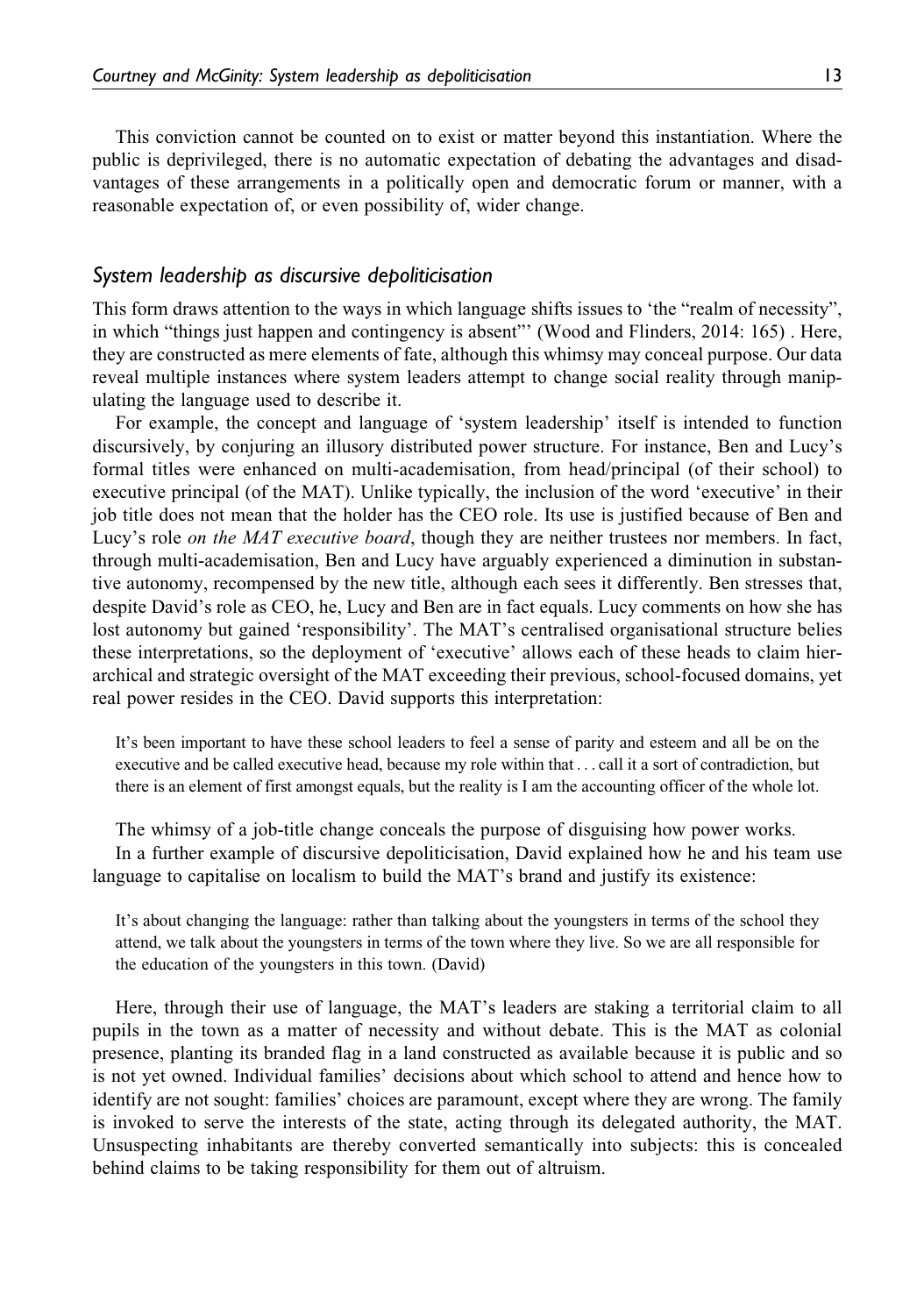In discursive depoliticisation, language is used to trivialise political issues and impede substantive debate and scrutiny. In our data, Lucy described the process and motivation for academising and joining the MAT in the following way:

The landscape enabled us to be part of something really rather fabulous, to perhaps extend our offer elsewhere in our town. (Lucy)

We note first the way in which the meat of the sentence – the acknowledgement of empire building as an objective – is tucked away behind the debate-stopping word 'fabulous'. But there is more here: systems and structures in education are being realigned and reimagined fundamentally. However, this process is not being conducted in the political arena, but instead it is depoliticised, its success dependent upon system leaders such as Lucy. Her role is not to win the argument, since the state's national multi-academisation agenda will 'just happen' anyway (Wood and Flinders, 2014:  $165$ ) – is *fated* to happen – yet *won't* happen without system leaders to imagine, operationalise and want, as Lucy says, 'to be part of' it. Gunter (2012) identified the way in which school leaders were vital to New Labour's reform agenda. We argue that this present phenomenon goes further in responsibilising leaders for creating new structures that exceed the limits of the unitary school: unlike in the New Labour government, this responsibilisation is not just facilitative of or even integral to the state's reform agenda, but constitutive.

## Conclusion

In this article, we have argued for the first time that system leadership is a mechanism for depoliticisation and have provided empirical support and analysis through the case of leadership in a MAT. Multi-academisation represents a significant political intervention into the restructuring of compulsory education provision in England, yet the associated risks are high. Our data show that system leaders are taking on responsibility not only for this restructuring, but also for devising retrospectively a rationale and set of values for it, and for accepting the risks involved. The ambiguities and gaps in what should be policy are delegated to these system leaders. Just as under New Labour (Gunter, 2012) and before (Grace, 1995), contemporary educational leaders may be agentic believers in and effective operationalisers of reform, here, multi-academisation as a structural project. They may even think, like David, that their version will somehow be more democratic and/or have more noble objectives than other attempts. It is certainly true that our research participants were largely pleased with the MAT and with multi-academisation. However, the main issue regarding MATs is both the structure – it is contractualised, privatised and re-bureaucratised in a less transparent and accountable manner, with little possibility that high motives either interrupt or outlast this structure – and the way in which professionals as MAT system leaders are responsibilised for creating the structure and making it work. This constitutes a significant privatisation.

What is required is repeated public failures of the present model, or, should this prove too challenging a prospect for those working and learning in schools, sufficient failure to be represented as such meaningfully to the public (just as comprehensive education did not fail, but was successfully represented as failing to justify its erosion). This is because such failures of depoliticisation may in turn prompt the *demos* to demand more control over the issues that affect them. Flinders and Wood (2015) argue that there are forces inherent within what they call hyperdemocracy and hyper-depoliticisation that ultimately produce the other. They suggest that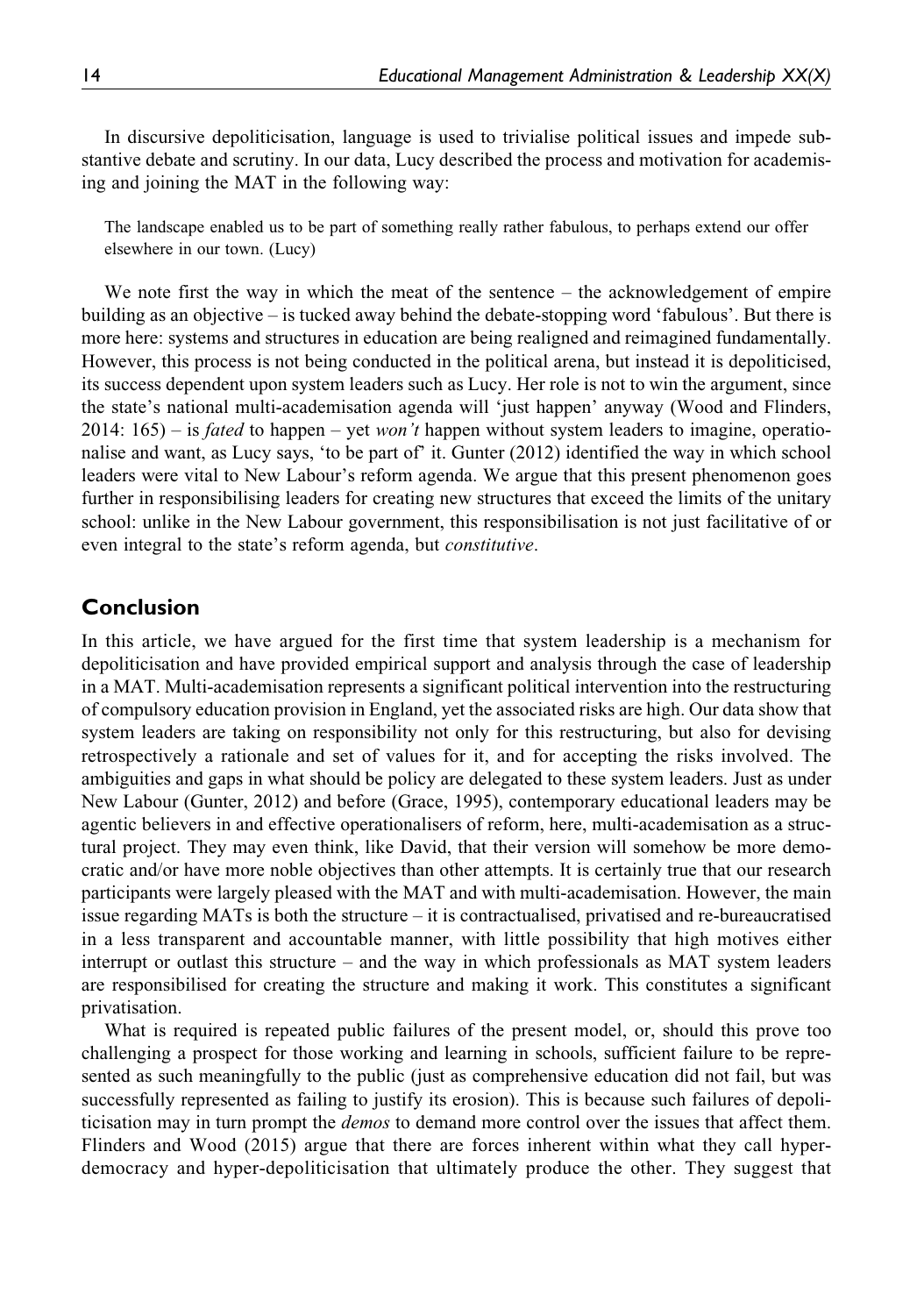increasing the power of unaccountable, para-statal institutions and removing the mechanisms by which citizens may participate in decision-making processes erodes support for depoliticisation and builds afresh the case for democratic forms of governance and of public life. Evidence of such failure is certainly building (see e.g. Adams and Barr, 2018; Sodha, 2018), but has not yet provoked a re-politicisation of education policy enactment. Politics globally has become particularly challenging and consequential, and so, concomitantly, polities are persisting with depoliticisation as a protective strategy and with system leadership as its mechanism in public services. This means that socially critical analyses of system leadership are required to shift the focus from a 'what works' agenda that may enable depoliticisation and corporatisation, to one that re-focuses the field on the implications of system leadership for a public education whose principles are democratically contestable.

#### Declaration of conflicting interests

The author(s) declared no potential conflicts of interest with respect to the research, authorship, and/or publication of this article.

#### Funding

The author(s) disclosed receipt of the following financial support for the research, authorship, and/or publication of this article: This research was funded by the University of Manchester's School of Environment, Education and Development.

#### ORCID iD

Steven J Courtney **b** <https://orcid.org/0000-0003-2379-7035>

#### **References**

- Adams R and Barr C (2018) Extremes in results of multi-academy trusts casts doubt on system. The Guardian, 25 January. Available at: [https://www.theguardian.com/education/2018/jan/25/extremes-in-results-of](https://www.theguardian.com/education/2018/jan/25/extremes-in-results-of-multi-academy-trusts-casts-doubt-on-system)[multi-academy-trusts-casts-doubt-on-system](https://www.theguardian.com/education/2018/jan/25/extremes-in-results-of-multi-academy-trusts-casts-doubt-on-system) (accessed 19 June 2020).
- Armstrong PW and Ainscow M (2018) School-to-school support within a competitive education system: views from the inside. School Effectiveness and School Improvement 29(4): 614–633.
- Blackmore J (2011) Leadership in pursuit of purpose: social, economic and political transformation. Counterpoints 409: 21–36.
- Bourdieu P (2000) Pascalian Meditations. Cambridge: Polity Press.
- Bubb S, Crossley-Holland J, Cordiner J, Cousin S and Earley P (2019) Understanding the Middle Tier: Comparative Costs of Academy and LA-maintained School Systems. London: Sara Bubb Associates.
- Clarke M (2012) The (absent) politics of neo-liberal education policy. Critical Studies in Education 53(3): 297–310.
- Courtney SJ (2017) The courtier's empire: a case study of providers and provision. In: Gunter HM, Hall D and Apple MW (eds) Corporate Elites and the Reform of Public Education. Bristol: The Policy Press, 177–189.
- Courtney SJ (2018) Privatising educational leadership through technology in the Trumpian era. Journal of Educational Administration and History 50(1): 23–31.
- Courtney SJ and Gunter HM (2017) Privatizing leadership in education in England: the multiple meanings of school principal agency. In: Waite D and Bogotch I (eds) The Wiley International Handbook of Educational Leadership. Hoboken: Wiley-Blackwell, 295–310.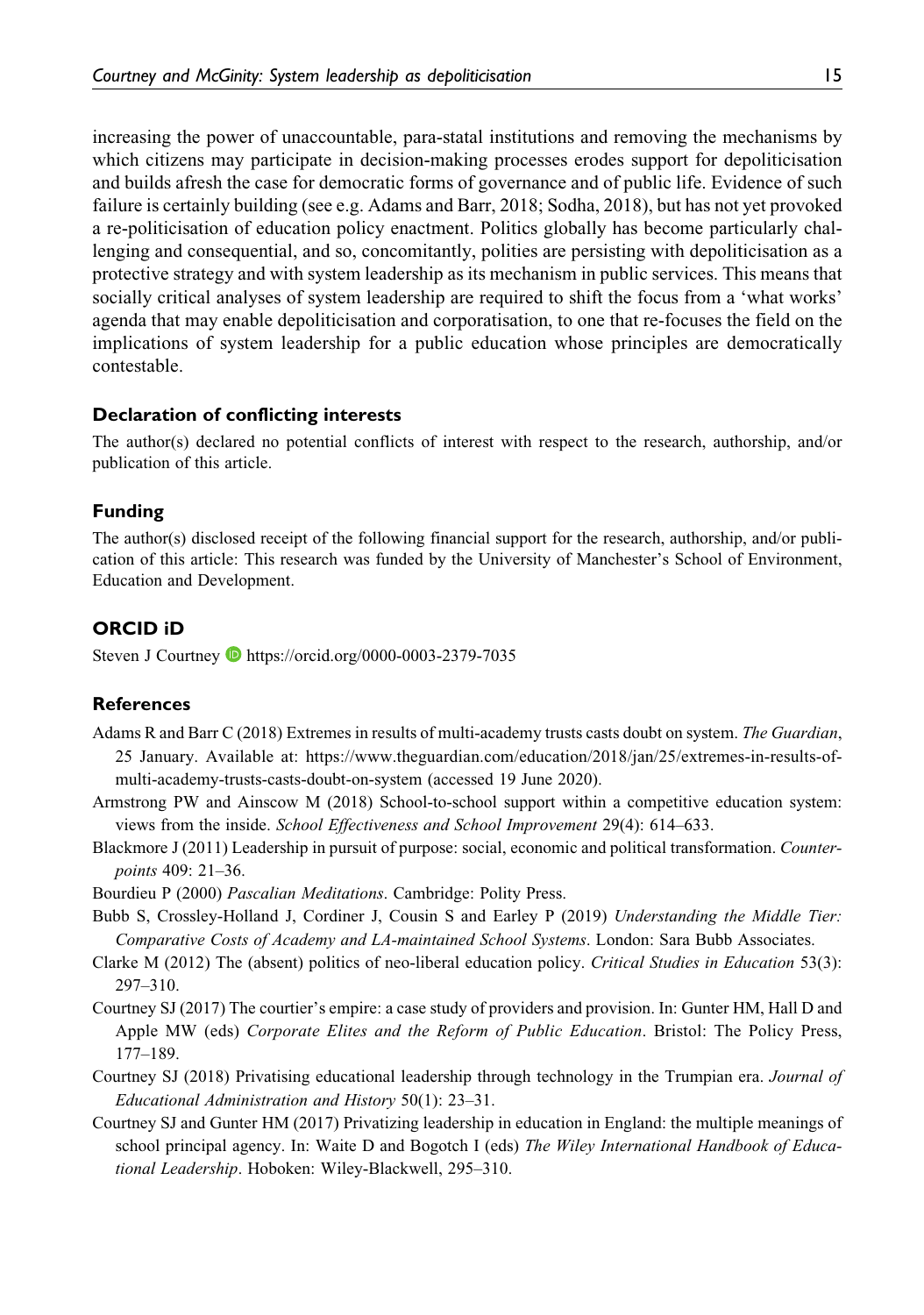- Courtney SJ and McGinity R (2020) Conceptualising constructions of educational-leader identity. In: Heffernan A and Niesche R (eds) Researching Identity and Subjectivity in Educational Leadership. London: Routledge, 8–23.
- Courtney SJ, McGinity R and Gunter HM (eds) (2017) Educational Leadership: Theorising Professional Practice in Neoliberal Times. Abingdon and New York: Routledge.
- Cousin S (2019) System leaders in England: leaders of a profession, or instruments of government? Educational Management Administration & Leadership 47(4): 520–537.
- Crozier G, Reay D, James D, Jamieson F, Beedell P, Hollingworth S and Williams K (2008) White middleclass parents, identities, educational choice and the urban comprehensive school: dilemmas, ambivalence and moral ambiguity. British Journal of Sociology of Education 29(3): 261–272.
- Department for Education (2016) Multi-academy Trusts: Good Practice Guidance and Expectations for Growth. London: Department for Education. Available at: [https://assets.publishing.service.gov.uk/govern](https://assets.publishing.service.gov.uk/government/uploads/system/uploads/attachment_data/file/576240/Multi-academy_trusts_good_practice_guidance_and_expectations_for_growth.pdf) [ment/uploads/system/uploads/attachment\\_data/file/576240/Multi-academy\\_trusts\\_good\\_practice\\_gui](https://assets.publishing.service.gov.uk/government/uploads/system/uploads/attachment_data/file/576240/Multi-academy_trusts_good_practice_guidance_and_expectations_for_growth.pdf) [dance\\_and\\_expectations\\_for\\_growth.pdf](https://assets.publishing.service.gov.uk/government/uploads/system/uploads/attachment_data/file/576240/Multi-academy_trusts_good_practice_guidance_and_expectations_for_growth.pdf). (accessed 19 June 2020).
- Department for Education (2019) Specialist leaders of education: a guide for potential applicants. Available at:<https://www.gov.uk/guidance/specialist-leaders-of-education-a-guide-for-potential-applicants> (accessed 19 June 2020).
- Department for Education (2020) Teaching Schools and System Leaders: Get Support for You and Your School. London: Department for Education. Available at: [https://www.gov.uk/guidance/system-leaders](https://www.gov.uk/guidance/system-leaders-who-they-are-and-what-they-do)[who-they-are-and-what-they-do](https://www.gov.uk/guidance/system-leaders-who-they-are-and-what-they-do). (accessed 19 June 2020).
- Elliott H, Brannen J, Phoenix A, Barlow A, Morris P, Smart C, Smithson J and Bauer E (2013) Analysing Qualitative Data in Groups: Process and Practice. London: National Centre for Research Methods.
- Finkelstein ND and Grubb WN (2000) Making sense of education and training markets: lessons from England. American Educational Research Journal 37(3): 601–631.
- Flinders M and Wood M (2015) When politics fails: hyper-democracy and hyper-depoliticization. New Political Science 37(3): 363–381.
- Goss S (2015) Systems Leadership: A View from the Bridge. London: Office of Public Management.
- Grace G (1995) School Leadership: Beyond Education Management. An Essay in Policy Scholarship. London: Routledge.
- Greany T and Higham R (2018) Hierarchy, Markets and Networks: Analysing the 'Self-improving School-Led System' Agenda in England and the Implications for Schools. London: UCL IoE Press.
- Gunter HM (2012) Leadership and the Reform of Education. Bristol: The Policy Press.
- Gunter HM (2015a) The politics of education policy in England. International Journal of Inclusive Education 19(11): 1206–1212.
- Gunter HM (2015b) Why leadership? Why now? ECPS Educational, Cultural and Psychological Studies 2015(11): 29–43.
- Gunter HM (2016) An Intellectual History of School Leadership Practice and Research. London and New York: Bloomsbury.
- Gunter HM (2019a) Thinking politically with Arendt: Depoliticized privatism and education policy. In: Veck W and Gunter HM (eds) Hannah Arendt on Educational Thinking and Practice in Dark Times: Education for a World in Crisis. London: Bloomsbury, 79–92.
- Gunter HM (2019b) The Politics of Public Education. Bristol: Policy Press.
- Gunter HM (forthcoming) Forgetting our shared intellectual histories and the implications for educational professionals. In: Moos L, Nihfors E and Paulsen J (eds) Fundamental but Often Forgotten Perspectives on/in School and Leadership. Cham: Springer.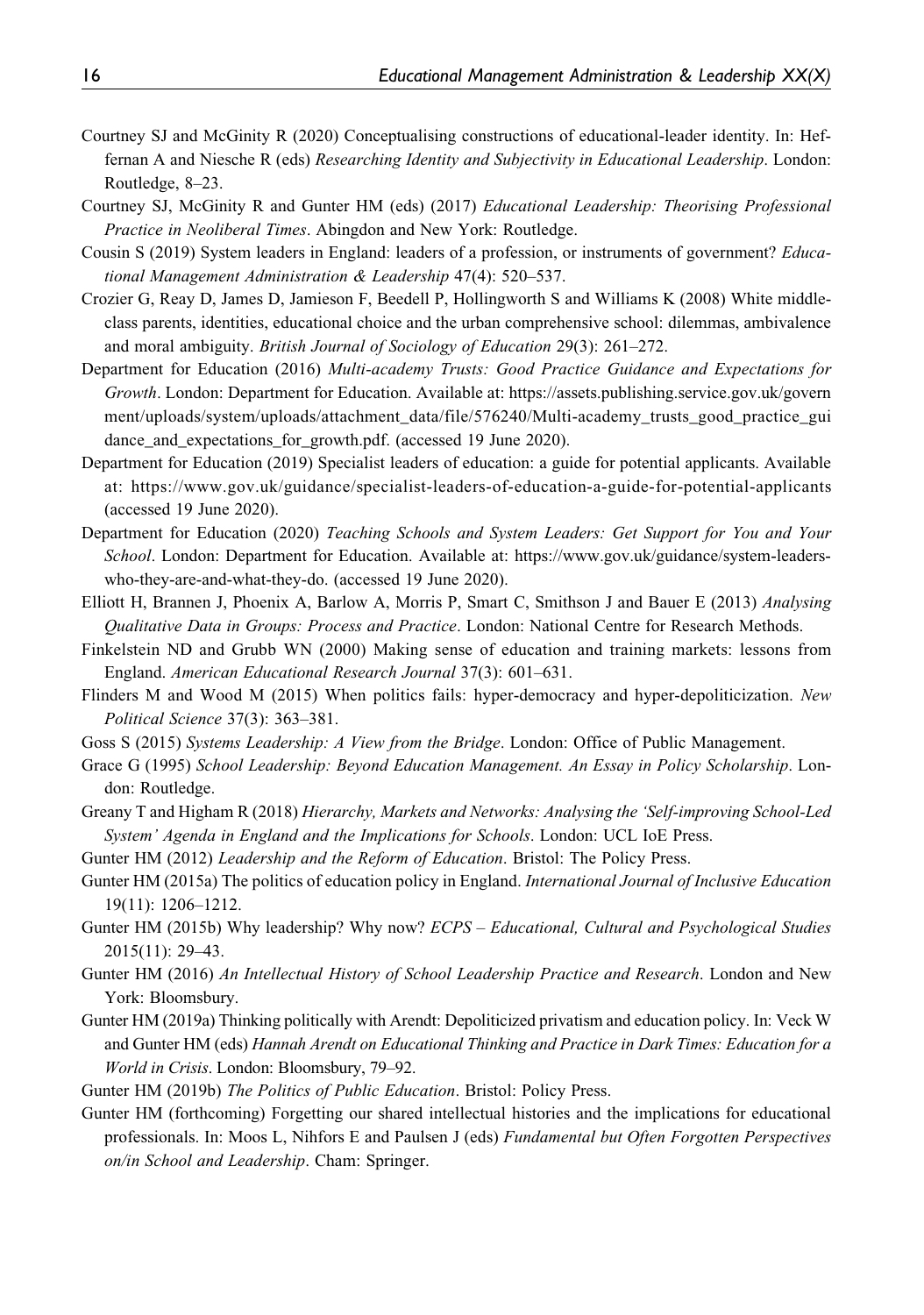- Hall D, Gunter HM and Bragg J (2013) Leadership, new public management and the re-modelling and regulation of teacher identities. International Journal of Leadership in Education 16(2): 173–190.
- Hargreaves A, Halasz G and Pont B (2008) The Finnish approach to system leadership. In: Hopkins D, Nusche D and Pont B (eds) Improving School Leadership, Volume 2: Case Studies on System Leadership. Paris: OECD Publishing, 69–109.
- Hay C (2014) Depoliticisation as process, governance as practice: what did the 'first wave' get wrong and do we need a 'second wave' to put it right? Policy and Politics 42(2): 293–311.
- Hopkins D (2007) Every School a Great School: Realizing the Potential of System Leadership. Maidenhead: Open University Press / McGraw-Hill Education.
- Hopkins D (2008) Realizing the potential of system leaders. In: Pont B, Nusche D and Hopkins D (eds) Improving School Leadership, Volume 2: Case Studies on System Leadership. Paris: OECD, 21–35.
- Hughes BC (2019) Investigating the CEO of a MAT: examining practices and positions on 'the street'. Educational Management Administration & Leadership 48: 478–495.
- Hughes BC, Courtney SJ and Gunter HM (2020) Researching professional biographies of educational professionals in new dark times. British Journal of Educational Studies 68(3): 275–293.
- Jayasuriya K (2015) Constituting market citizenship: regulatory state, market making and higher education. Higher Education 70: 973–985.
- Kamp A (2018) Assembling the actors: exploring the challenges of 'system leadership' in education through Actor-Network Theory. Journal of Education Policy 33(6): 778–792.
- Keddie A (2014) School collaborations within the contemporary English education system: possibilities and constraints. Cambridge Journal of Education 44: 1–16.
- Mangan C and Lawrence-Pietroni C (2019) More rave than waltz why the complexity of public service means the end for hero leadership. In: Dickinson H, Needham C and Mangan C, et al. (eds) Reimagining the Future Public Service Workforce. Singapore: Springer, 81–92.
- Pont B, Nusche D and Hopkins D (2008) Improving School Leadership. Volume 2: Case Studies on System Leadership. Paris: OECD.
- Raffo C and Gunter HM (2008) Leading schools to promote social inclusion: developing a conceptual framework for analysing research, policy and practice. Journal of Education Policy 23(4): 397–414.
- Salokangas M and Ainscow M (2018) Inside the Autonomous School: Making Sense of a Global Trend. London: Routledge.
- Sodha S (2018) The great academy schools scandal. The Guardian, 22 July. Available at: [https://www.](https://www.theguardian.com/education/2018/jul/22/academy-schools-scandal-failing-trusts) [theguardian.com/education/2018/jul/22/academy-schools-scandal-failing-trusts](https://www.theguardian.com/education/2018/jul/22/academy-schools-scandal-failing-trusts) (accessed 19 June 2020).
- Vincent C, Evans J, Lunt I and Young P (1996) Professionals under pressure: the administration of special education in a changing context. British Educational Research Journal 22(4): 475–491.
- Wilkins A (2016) Modernising School Governance: Corporate Planning and Expert Handling in State Education. London: Routledge.
- Williams M (2017) There's trouble with transparency in the UK's academies. The Guardian, 18 January. Available at: [https://www.theguardian.com/teacher-network/2017/jan/18/financial-transparency-schools](https://www.theguardian.com/teacher-network/2017/jan/18/financial-transparency-schools-academies-uk)[academies-uk](https://www.theguardian.com/teacher-network/2017/jan/18/financial-transparency-schools-academies-uk) (accessed 19 June 2020).
- Wood M and Flinders M (2014) Rethinking depoliticisation: beyond the governmental. Policy & Politics 42(2): 151–170.